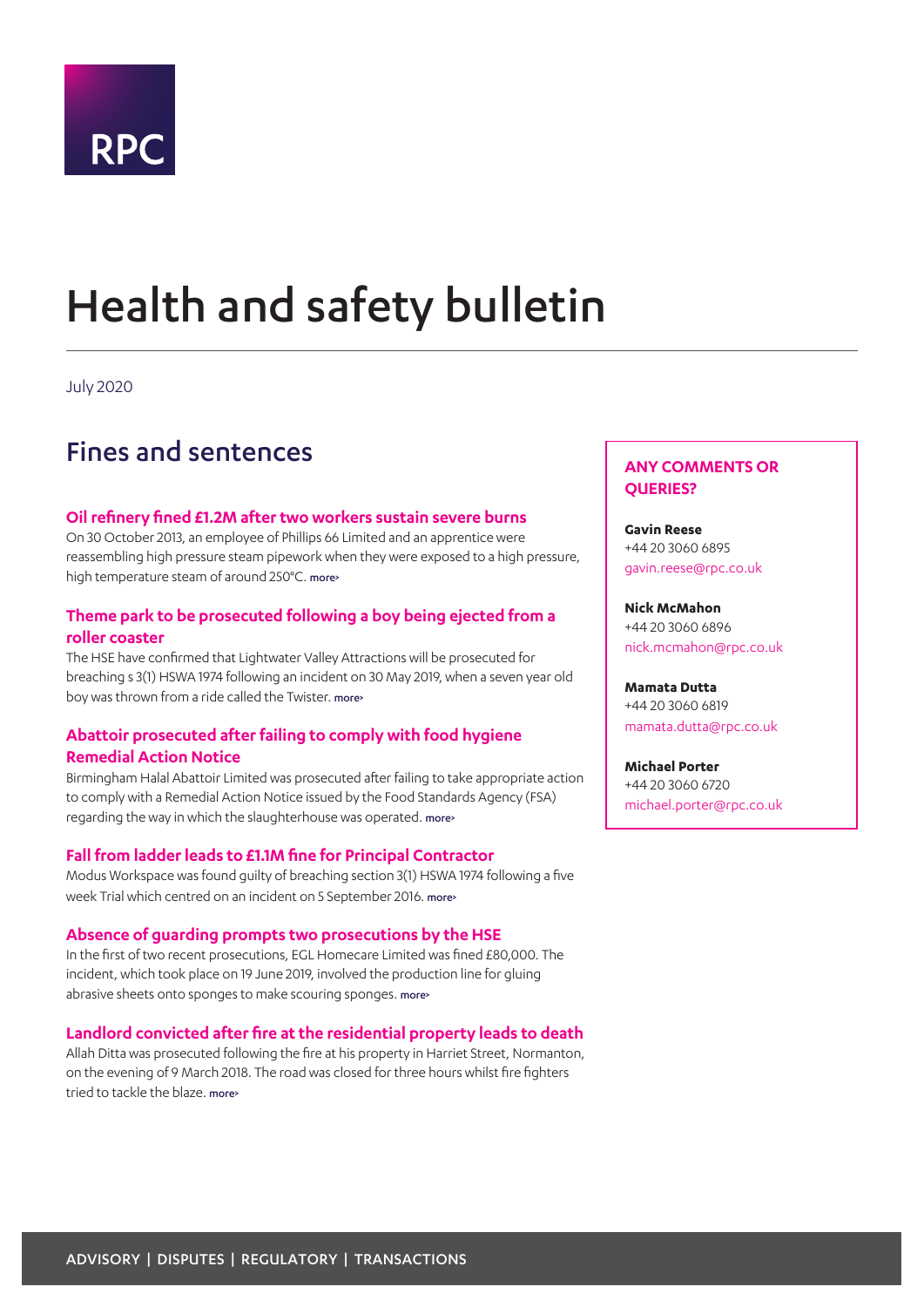#### **Management failures result in £88,000 fine for Property Owner**

A freehold property owner was fined over 17 failures in the management of his property which was a house in multiple occupation ("HMO") – meaning it was occupied by five or more people forming at least two households. more>

### **Contractor ordered to pay £750,000 after two workers killed in fatigue related crash**

A contractor has been ordered to pay £750,000 in fines and costs after two of its workers were killed in a crash on the A1. It was held that the contractor failed to ensure that they were both properly rested to work and travel safely. more

## **Company director receives suspended sentence after roof trusses topple over and crush a worker**

Jason Whiting, director of JWB (Mersea) received a six month custodial sentence, suspended for 24 months, for failing to properly plan a timber lift. more

## **The Works Stores donates £35,868 to the Warwickshire Wildlife Trust following waste packaging offences**

The financial contribution in this case stemmed from an Enforcement Undertaking offered to the Environment Agency by The Works Stores following their admission that between 7 April 2010 and 7 April 2016 it had not been registered as a producer of waste packaging contrary to The Producer Responsibility (Packaging Waste) Regulations 2007. more>

## Round-up

#### **FSA updates allergen guidance**

The Food Standards Authority (FSA) has published updated guidance for allergen labelling following statutory changes to rules for pre-packed for direct sale food (PPDS). It is hoped that the changes will help businesses and enforcement authorities to understand the new requirements. [more>](#page-8-0)

#### **Government issues Guidance for Businesses easing out of Lockdown**

The Guidance comprises 8 sets of guidelines for businesses which are expected to be open as it is not possible for workers to work from home, including construction, outdoor work, factories and plants. [more>](#page-8-1)

## **Health and Safety Executive inspections to resume after brief suspension**

The HSE are resuming "proactive" inspections as much of the UK begins to ease the lockdown. The regulator suspended routine inspections in March due to the COVID-19 pandemic, although still responded to serious issues and continued to investigate workrelated deaths and major injuries across all sectors. more>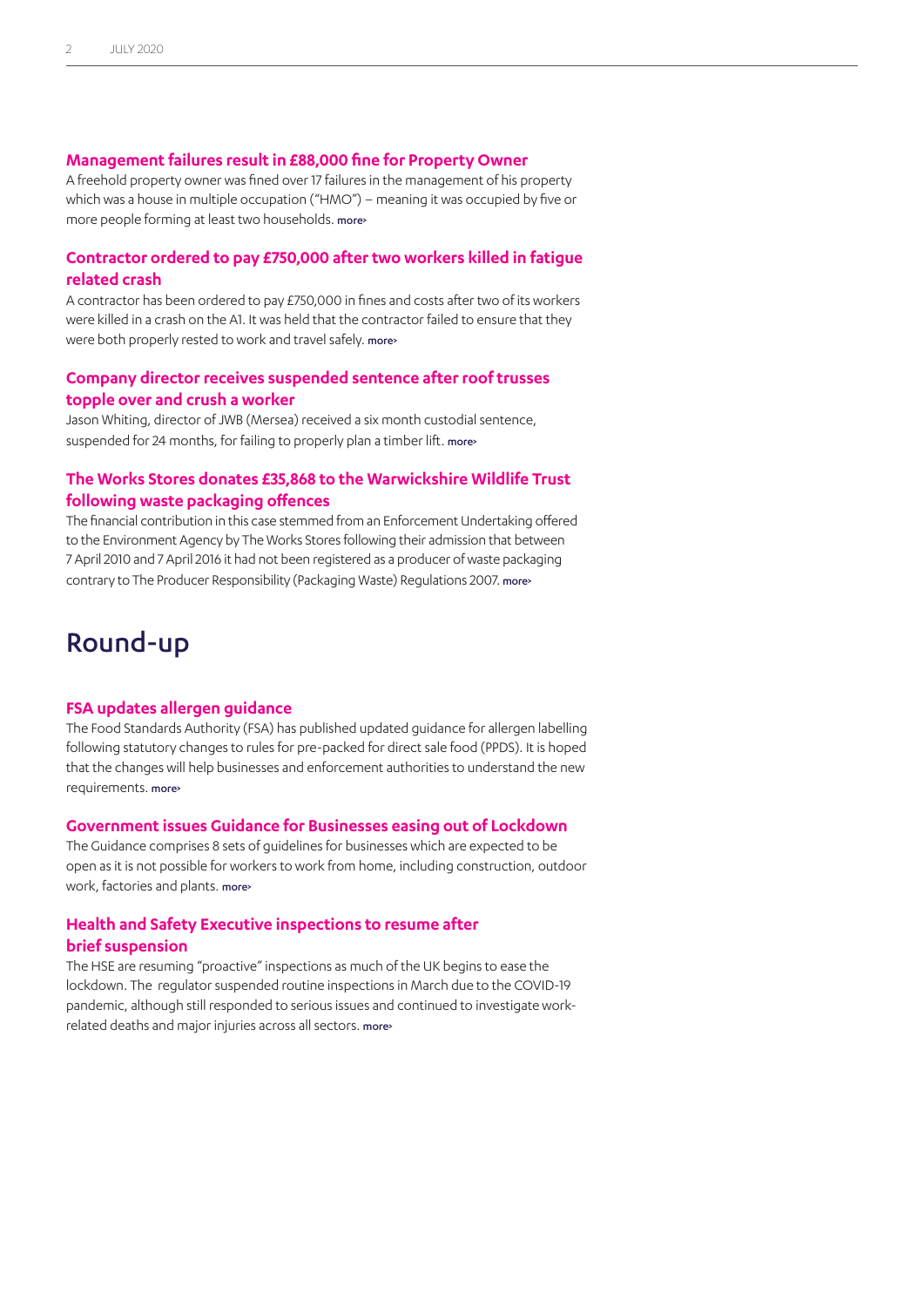### **RIDDOR Reporting of COVID-19**

The HSE has issued guidance for responsible persons to determine whether a case of COVID-19 needs to be reported under the Reporting of Injuries, Diseases and Dangerous Occurrences Regulations 2013 (RIDDOR). [more>](#page-9-0)

## **Environment Agency sets out time limited easing of regulatory requirements due to COVID-19**

In order to help minimise the risks to the environment and human health during the pandemic, the Environment Agency (EA) have set out Regulatory Position Statements ("RPS") for certain specific sectors where there has been some easing of the regulatory requirements. [more>](#page-9-1)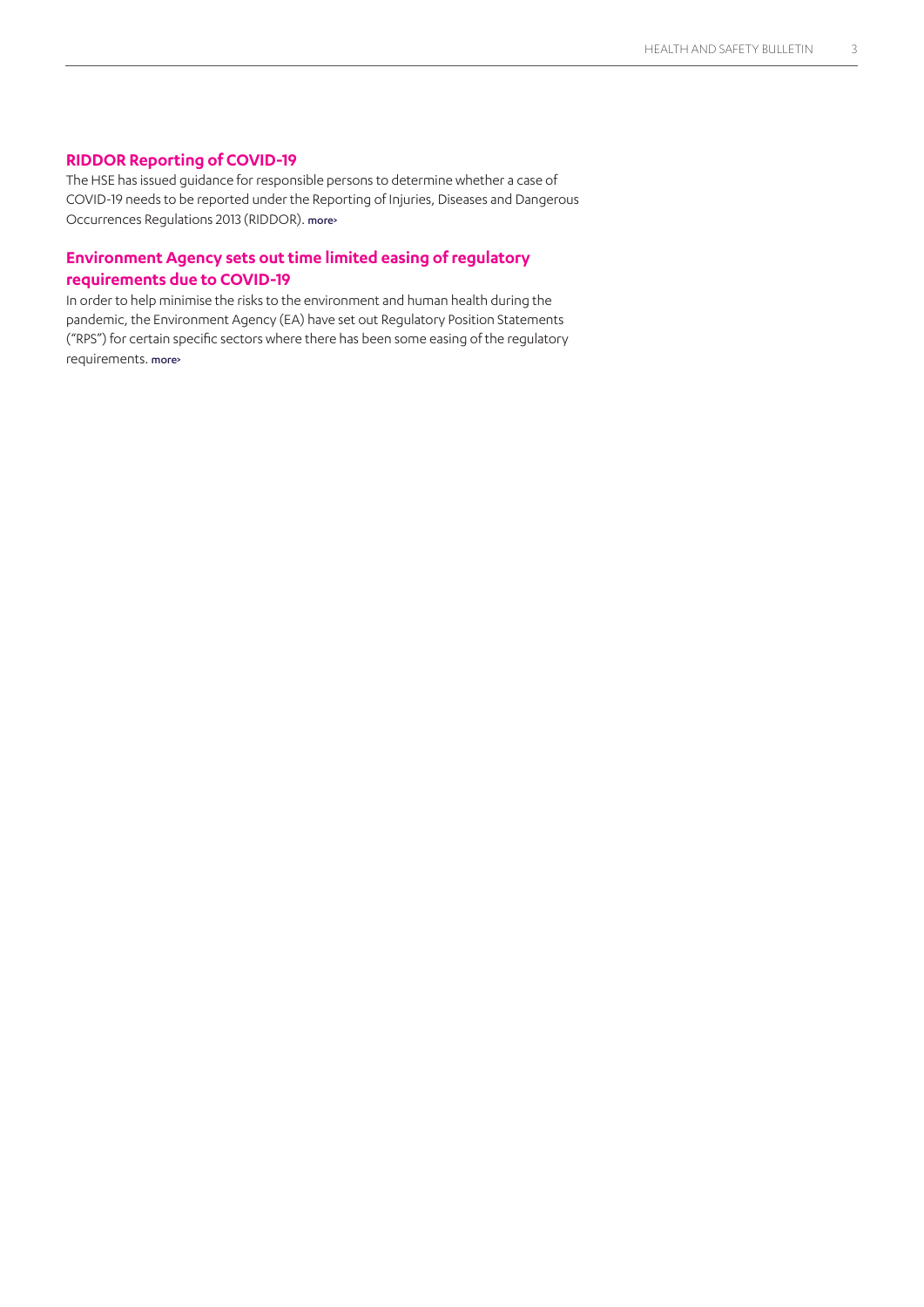## Fines and sentences

#### **Oil refinery fined £1.2M after two workers sustain severe burns**

On 30 October 2013, an employee of Phillips 66 Limited and an apprentice were reassembling high pressure steam pipework when they were exposed to a high pressure, high temperature steam of around 250°C. Both sustained severe burns as a result of the incident, which were life threatening at the time.

The HSE subsequently found that whilst the workers had been adhering to the safe system of work procedure implemented by Phillips 66 Limited, a number of personnel who were involved in the safe isolation procedure had failed to complete all the required checks which allowed the incident to take place.

The company pleaded guilty to breaching sections 2(1) and 3(1) Health and Safety at Work etc Act 1974 (HSWA 1974) and was fined £1.2M and ordered to pay £20,450.05 in costs.

#### [Back to contents>](#page-0-0)

## <span id="page-3-0"></span>**Theme park to be prosecuted following a boy being ejected from a roller coaster**

The HSE have confirmed that Lightwater Valley Attractions will be prosecuted for breaching s 3(1) HSWA 1974 following an incident on 30 May 2019, when a seven year old boy was thrown from a ride called the Twister. The boy sustained serious head injuries after falling between 20 – 30 foot from the ride and had to be airlifted to hospital.

This was not the first incident involving the Twister at the theme park. The ride, which is a roller coaster with tight twists and turns, was involved in an incident in 2001, when two carriages collided and caused the death of Gemma Savage, who was 20 years old and out with a group of friends from university. A prosecution followed that incident, with the theme park and an electrician subsequently pleading guilty to health and safety offences and being fined.

The HSE is currently liaising with Leeds Magistrates' Court to arrange a first hearing listing.

#### [Back to contents>](#page-0-0)

## <span id="page-3-1"></span>**Abattoir prosecuted after failing to comply with food hygiene Remedial Action Notice**

Birmingham Halal Abattoir Limited was prosecuted after failing to take appropriate action to comply with a Remedial Action Notice issued by the Food Standards Agency (FSA) regarding the way in which the slaughterhouse was operated. Carcasses were moved on a rail system which was travelling too quickly, causing the carcasses to come into contact with each other and potentially cause cross contamination before they went through a post mortem examination. The Notice required the business to take steps to address the issue, known as "bunching", but the company failed to do so.

The FSA subsequently brought three charges, two for food hygiene and food safety offences and a third for failing to comply with the Remedial Action Notice. The business, which had previously been convicted for similar offences, pleaded guilty to one of the hygiene offences and the FSA agreed to withdraw the remaining two charges.

When the Court considered sentencing, culpability was deemed to be "high" but with a low risk to the public. The business was fined £4,000 and ordered to pay costs of £7,000 with a victim surcharge of £180.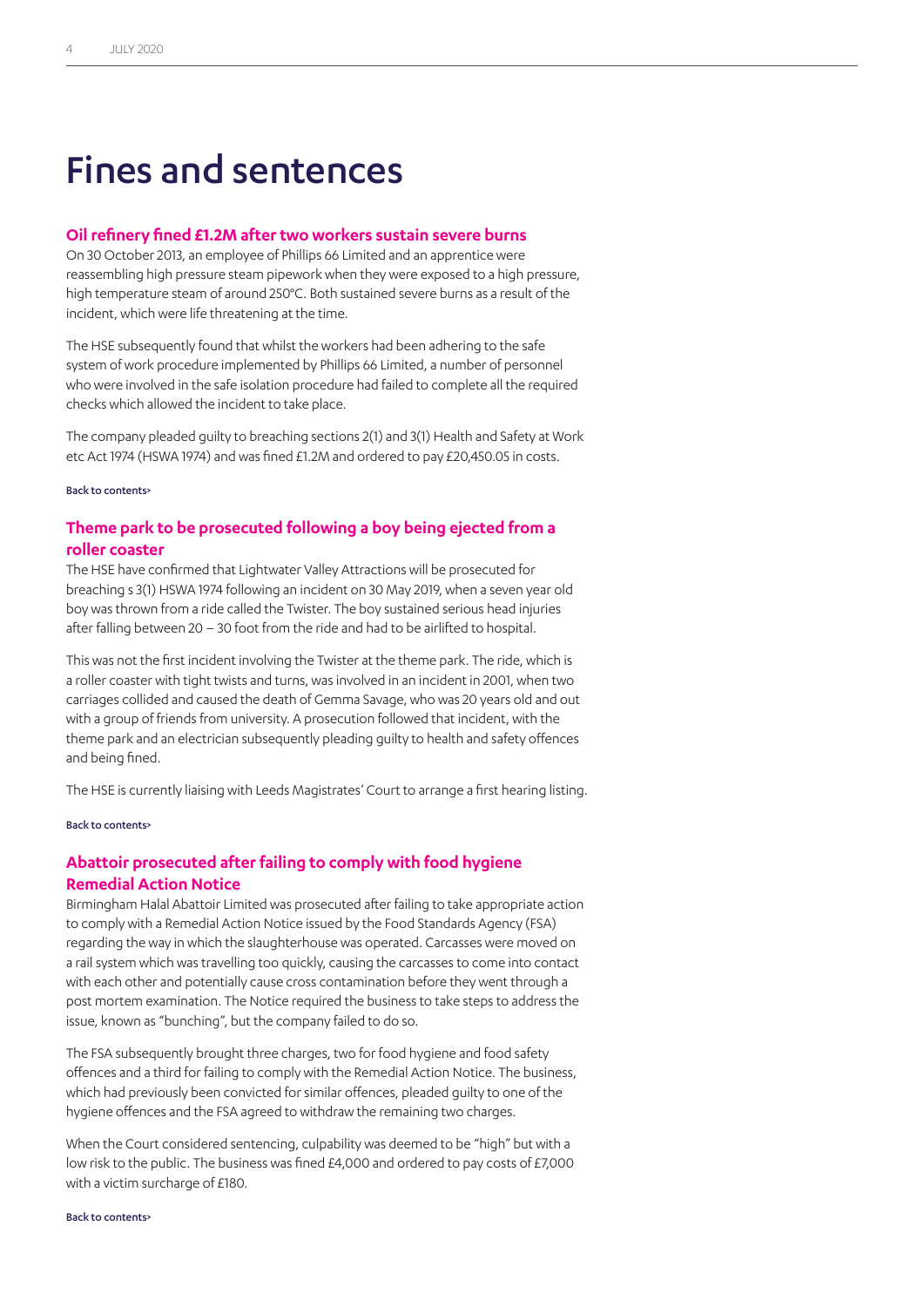#### **Fall from ladder leads to £1.1M fine for Principal Contractor**

Modus Workspace was found guilty of breaching section 3(1) HSWA 1974 following a five week Trial which centred on an incident on 5 September 2016. An engineer who was a sub-contractor, had climbed onto an internal roof and had been inspecting the sprinkler system for leaks from an extension ladder when it slipped causing him to fall 3 metres in between a gap between the internal roof and external wall. The worker sustained significant blood loss (said to amount to half his blood stream) as well as multiple injuries, including a head injury which required 14 stitches.

The HSE's investigation established that reasonably practicable measures had not been taken to prevent those working from the internal roof from falling and that Modus, in their role as Principal Contractor, had failed to ensure that those working on the job who were not in their employment were not put at risk.

In addition to a £1.1m fine, Modus were also ordered to pay costs of £68,116.18.

#### [Back to contents>](#page-0-0)

#### <span id="page-4-0"></span>**Absence of guarding prompts two prosecutions by the HSE**

In the first of two recent prosecutions, EGL Homecare Limited was fined £80,000. The incident, which took place on 19 June 2019, involved the production line for gluing abrasive sheets onto sponges to make scouring sponges. An agency worker had been tasked with removing sheets of scouring sponges from the conveyor onto a pallet, when his arm got dragged in between two rollers up to his shoulder causing him to sustain significant injuries. He was diagnosed with compartment syndrome in his forearm which required an operation and he remained in hospital for 6 days following the incident.

The HSE found that the machine should have been fitted with guards which would have prevented access to the rollers. EGL Homecare Limited pleaded guilty to breaching Regulation 11(1) Provision and Use of Work Equipment Regulations 1998 and was ordered to pay costs of £5,314.08 in addition to the fine.

In the second prosecution, involving similar failings, IFG Drake Ltd was fined £366,850 after a worker sustained fatal crush injuries whilst working on a synthetic fibre manufacturing machine on 24 March 2017. Mr Javeed Ghaffar had been working on the stretch godet section of the machine when he became entangled as he tried to remove a lap from around the rollers. This occurs when the fibres stick to the rollers and begin to wrap around them.

The HSE's investigation established that the machine was not adequately guarded and that it had become commonplace for staff to reach into and around the rollers in the way that Mr Ghaffar had done when performing the same task.

IFG Drake Ltd pleaded guilty to breaching section 2(1) HSWA 1974 and was ordered to pay £23,993 in costs in addition to the fine.

#### [Back to contents>](#page-0-0)

#### <span id="page-4-1"></span>**Landlord convicted after fire at the residential property leads to death**

Allah Ditta was prosecuted following the fire at his property in Harriet Street, Normanton, on the evening of 9 March 2018. The road was closed for three hours whilst fire fighters tried to tackle the blaze. Three men were in the house at the time, one of whom, Kulwinder Singh, was unable to escape and was pronounced dead at the scene. The other two residents were taken to hospital.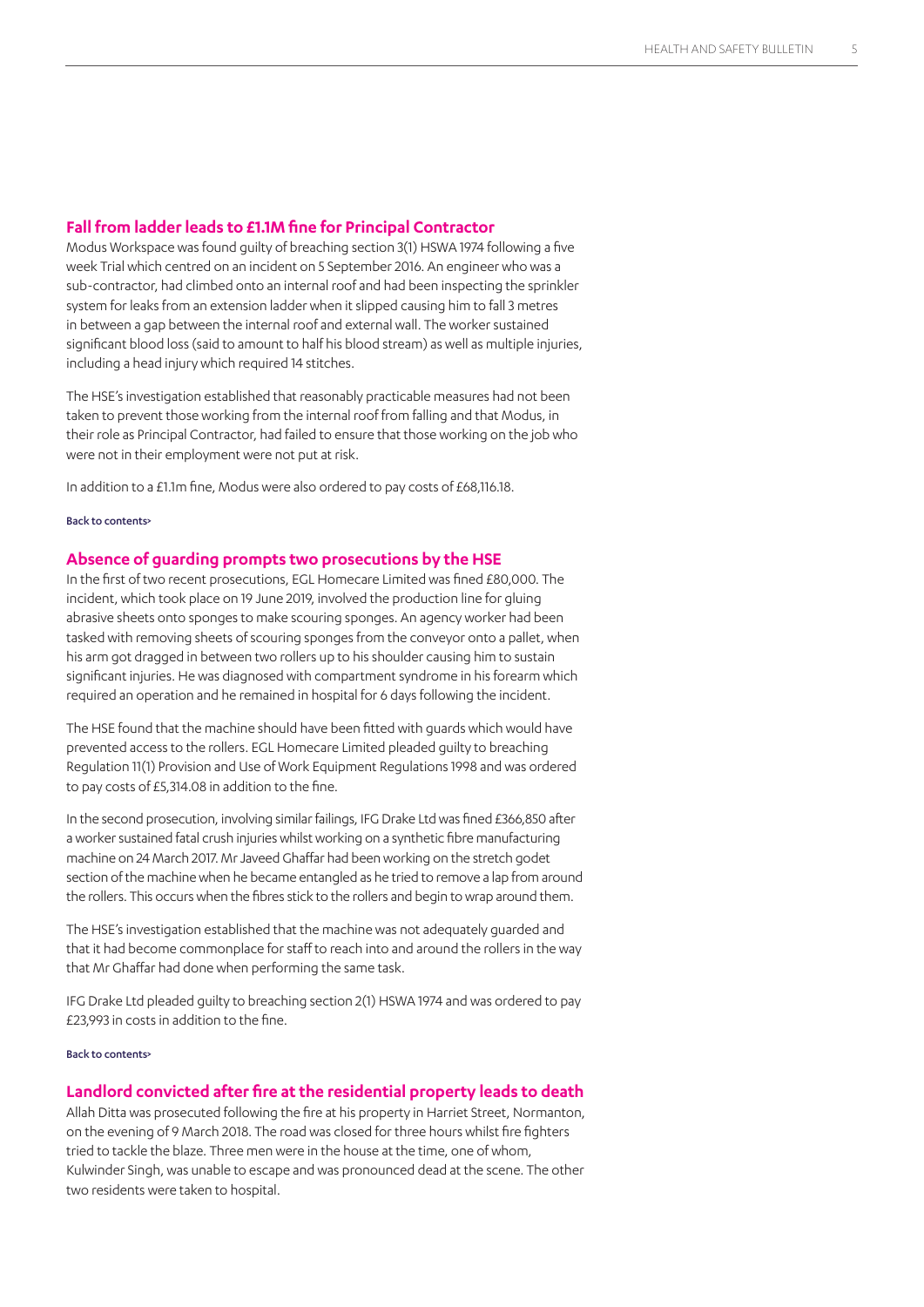A subsequent investigation established that the front escape route was locked and a rear escape route led to an enclosed back garden. There was also no risk assessment undertaken to address the risks that would face residents in the property if a fire broke out.

Mr Ditta pleaded guilty to three counts of breaching fire regulations when he appeared remotely from his solicitor's office at Derby Crown Court. The prosecuting authority, the Derbyshire Fire and Rescue Service, confirmed that Mr Ditta is not facing charges of murder or manslaughter as a result of the incident. He has been granted conditional bail pending the sentencing hearing which is due to take place on 16 October.

#### [Back to contents>](#page-0-0)

#### **Management failures result in £88,000 fine for Property Owner**

A freehold property owner was fined over 17 failures in the management of his property which was a house in multiple occupation ("HMO") – meaning it was occupied by five or more people forming at least two households. Southend Council had received reports of anti-social behaviour in relation to the property, which prompted a visit, during which the property was found to be in poor condition. The Council subsequently conducted a full inspection.

As the property was an HMO, the local Council required the property owners to comply with certain standards set to protect the health and safety of those living at the property. During the inspection, Mr Arise, the first owner of the property, was found to be responsible for a number of failings including:

- **•** failure to maintain the 30-minute fire protected escape route, as both the kitchen and hallways were obstructed
- **•** failing to inspect and test the electrical installation
- **•** failing to ensure outbuildings were maintained, a rear shed having collapsed
- **•** failing to ensure the windows, with windows joints held together with tape were properly maintained, and
- **•** the absence of provision for waste collection and recycling.

Mr Arise, who did not attend the hearing, was found guilty of 17 breaches of the House in Multiple Occupation Regulations 2006. He was fined £85,000, £5,000 for each of the offences, and was ordered to pay £3,795 in costs and a victim surcharge. A second owner is due to go on trial at a later date after obtaining an adjournment to enter a not guilty plea.

Southend Council reiterated the message that it was essential for residents to have appropriate conditions to live in during the lockdown.

#### [Back to contents>](#page-0-0)

## **Contractor ordered to pay £750,000 after two workers killed in fatigue related crash**

A contractor has been ordered to pay £750,000 in fines and costs after two of its workers were killed in a crash on the A1. It was held that the contractor failed to ensure that they were both properly rested to work and travel safely.

Zac Payne and Michael Morris died on 19 June 2013 after Mr Payne fell asleep at the wheel of his work van whilst travelling back from a night shift. Their employers, Renown Consultants Ltd told the workers to undertake an extra job for Network Rail without considering whether they were sufficiently rested. Mr Payne, who was 20 years old, fell asleep at the wheel when driving home from a nightshift, crashing into a parked van. He had been awake for around 26 hours.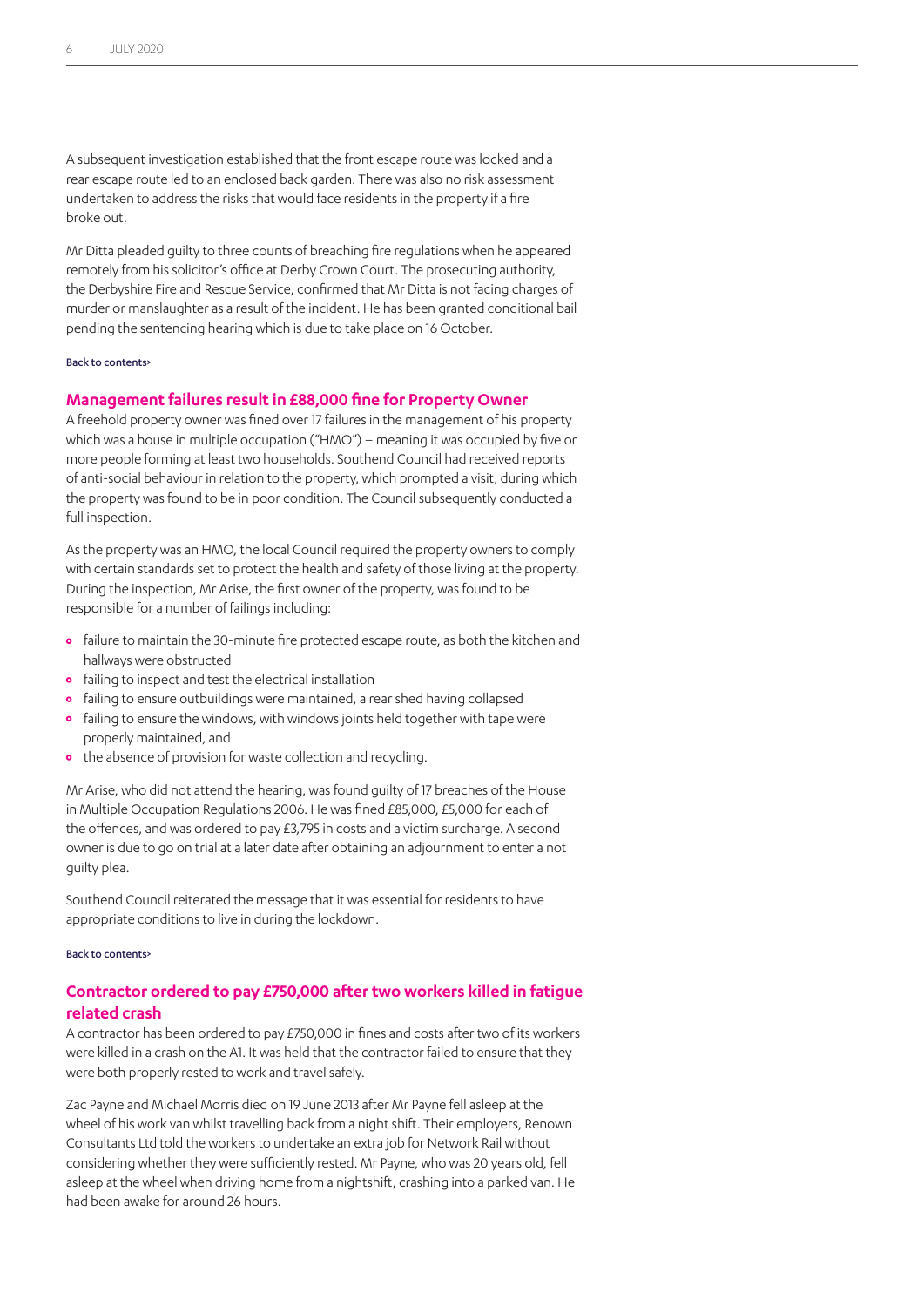The Crown Court found that Renown failed to follow its own fatigue management procedures and the working time limits for safety critical work. The time limits state that there should be a "minimum rest period" of 12 hours between booking off and booking on again. Mr Payne was also permitted to drive in contradiction of the company's insurance policy which stated that only over-25s may drive their vehicles.

All Renown's workers, including the two employees who were killed, were employed under zero-hours contracts. The Office of Rail and Road (ORR) found that in this context the stated procedures were particularly inadequate as there was an obvious incentive for workers to volunteer for work when they were too tired.

In March 2020, Renown Consultants were found guilty of breaching their duties under sections 2 and 3 HSWA 1974, Regulation 3 Management of Health and Safety at Work Regulations 1999. The Court stated that their gravest failure was to perform a suitable and sufficient risk assessment on the day before but fail to act on it, as well as failing to comply with the time limits for safety critical work which was the type of work both employees were involved in. Judge Nigel Graham Godsmark, sitting at Nottingham Crown Court, stated: "Operations and managers knew what they were supposed to do in relation to fatigue but lip service was paid to these systems….The failure to take seriously was reflected in [Renown's] attitude and wilful failure of its no under 25 policy. In regard to those breaches to fatigue falling far short… I consider this a serious and systemic failure by Renown."

Both culpability and the risk of serious injury/death were considered to be high. Whilst the turnover of the company placed it in the small category of company for the purposes of the relevant Sentencing Guidelines, with a starting point of £250,000, in light of the double fatalities and the fact the public had been put at risk the starting point was set at £500,000. In mitigation the Court recognised the company had changed their policy immediately and had a good record with no previous convictions.

The company was ordered to pay £150,000 for each of the 3 breaches, and £300,000 in costs. The Court took into account the "COVID factor", with the firm arguing its turnover had reduced by around 27%, although the judge dismissed this as being temporary downturn in the company's finances. The company were given two and a half years to pay the fine.

This case represented the first prosecution brought by ORR in relation to failure of fatigue management.

#### [Back to contents>](#page-0-0)

## <span id="page-6-0"></span>**Company director receives suspended sentence after roof trusses topple over and crush a worker**

Jason Whiting, director of JWB (Mersea) received a six month custodial sentence, suspended for 24 months, for failing to properly plan a timber lift. Packs of roof trusses were being moved using a crane, when a pack toppled over and crushed a worker on site causing him to sustain serious injuries.

The HSE confirmed that the roof trusses should have been lifted individually and secured permanently instead of being lifted in packs.

Mr Whiting was also ordered to complete 240 hours of unpaid work for a director's personal offence under section 37(1) HSWA 1974, with the company ordered to pay a £1,000 fine after pleading guilty to a breach of Regulation 13(1) of the CDM Regulations 2015. The Defendants were also ordered to pay costs of £25,627.

#### [Back to contents>](#page-0-0)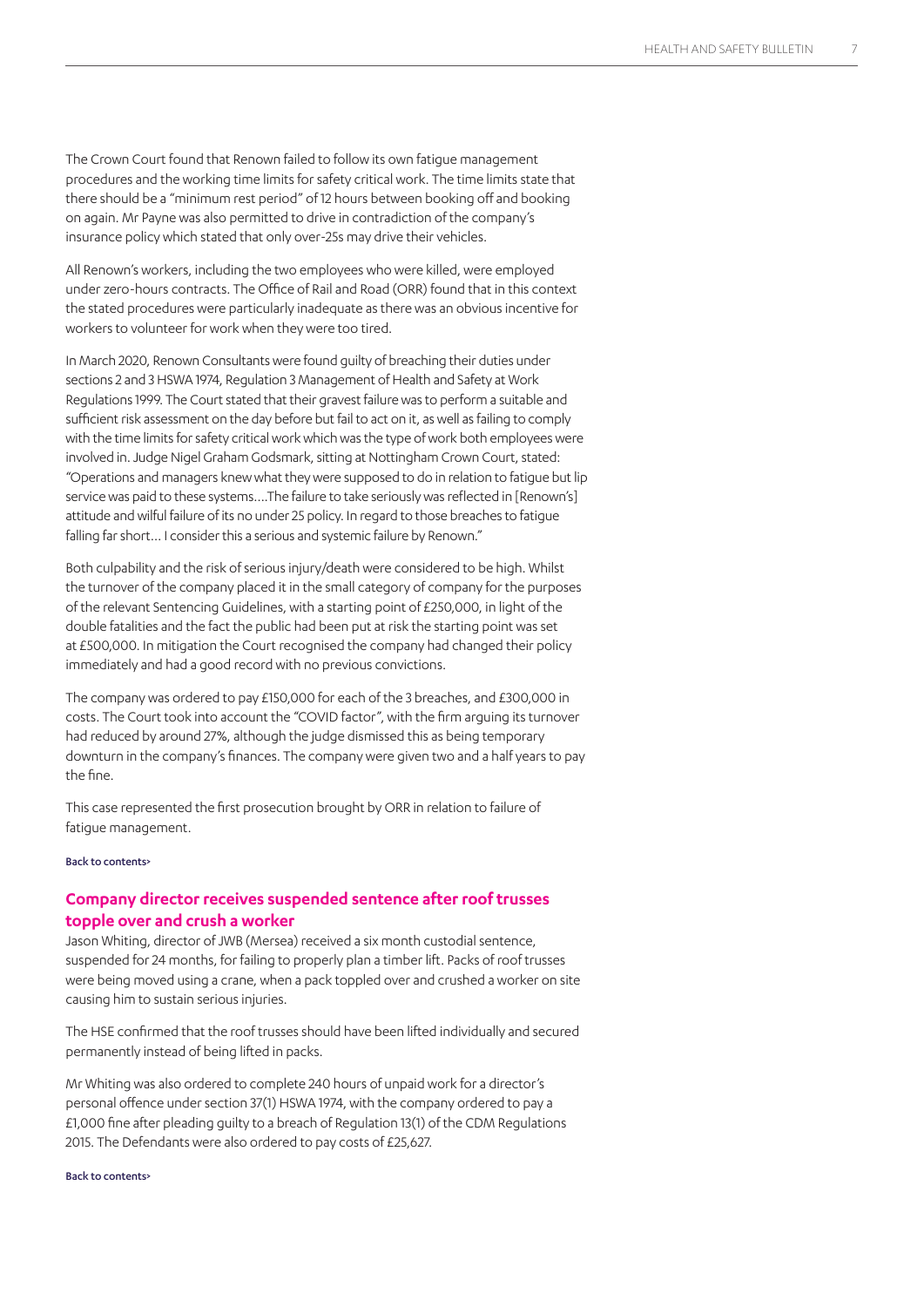## **The Works Stores donates £35,868 to the Warwickshire Wildlife Trust following waste packaging offences**

The financial contribution in this case stemmed from an Enforcement Undertaking offered to the Environment Agency by The Works Stores following their admission that between 7 April 2010 and 7 April 2016 it had not been registered as a producer of waste packaging contrary to The Producer Responsibility (Packaging Waste) Regulations 2007. The regulations require that packaging materials are recycled and companies with a turnover in excess of £2M which handle more than 50 tonnes of packaging per year must ensure that a minimum percentage of waste packing is recycled.

The Environment Agency is looking to use Enforcement Undertakings more often for less serious offences "to restore and improve the environment, change behaviour and improve practices of the offender."

The Warwickshire Wildlife Trust has confirmed that the funds will be used by the Tame Valley Wetlands Landscape for a wide range of activities, including the delivery of "education session to primary school groups about the importance of rivers and wildlife".

[Back to contents>](#page-0-0)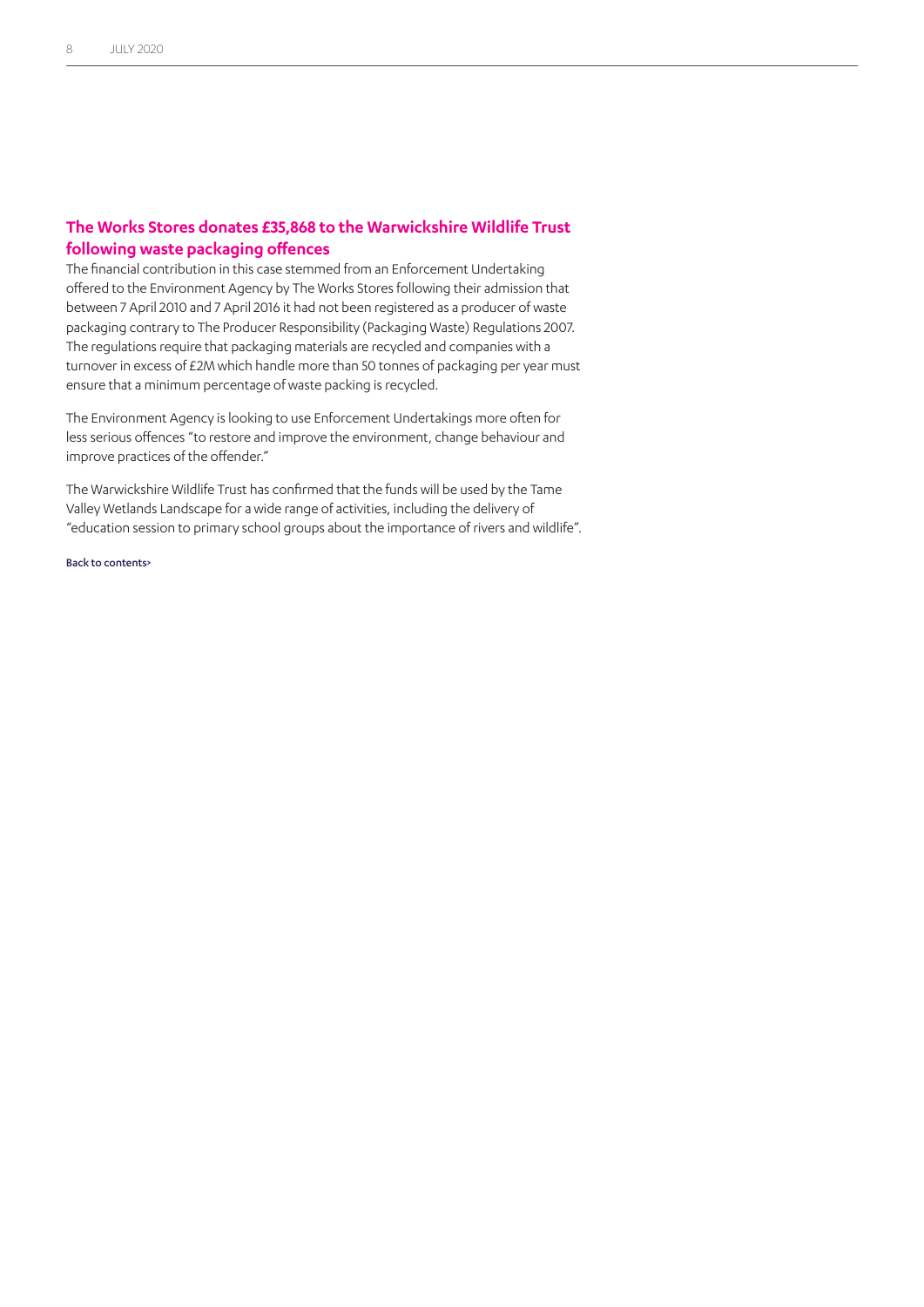## Round-up

#### <span id="page-8-0"></span>**FSA updates allergen guidance**

The Food Standards Authority (FSA) has published updated guidance for allergen labelling following statutory changes to rules for pre-packed for direct sale food (PPDS). It is hoped that the changes will help businesses and enforcement authorities to understand the new requirements. The changes will take effect from October 2021.

The changes followed a consultation in the UK following the death of Natasha Ednan-Laperouse after an allergic reaction to a packaged baguette she had eaten.

The guidance applies to PPDS, which is packaged onsite by a business and then sold from the same premises. Such food will be required to have a label with an ingredients list and the allergens contained. It is applicable to England, Wales and Northern Ireland and brings the way the allergen information is provided in line with other prepacked food.

The guidance can be found in full [here](https://www.food.gov.uk/news-alerts/news/fsa-publishes-updated-allergen-guidance-to-reflect-changes-to-labelling-laws ).

#### [Back to contents>](#page-0-0)

#### <span id="page-8-1"></span>**Government issues Guidance for Businesses easing out of Lockdown**

The Guidance comprises 8 sets of guidelines for businesses which are expected to be open as it is not possible for workers to work from home, including construction, outdoor work, factories and plants.

One of the key elements in the guidance is the responsibility for employers to carry out an appropriate COVID-19 risk assessment and encourages consultation with employees in order to make the system more robust. The guidance outlines an "expectation" that employers with more than 50 people will publish their risk assessments on their websites, with smaller businesses encouraged to do so as well.

Where social distancing cannot be followed, the Guidance recommends that workplaces should be redesigned to maintain social distancing as far as possible with the introduction of staggered start times, one way walk throughs and increased entrances and exits to avoid unnecessary contact. The Guidance also recommends cleaning is conducted more frequently with particular attention paid to high contact areas such as door handles and communal equipment.

The Guides – which were originally published on 11 May but are being regularly updated to reflect industry feedback – can be found [here.](https://www.gov.uk/guidance/working-safely-during-coronavirus-covid-19 )

Separate Guidance on Managing Risks and Risk Assessments at Work produced by the HSE can be found [here.](https://www.hse.gov.uk/simple-health-safety/risk/index.htm )

#### [Back to contents>](#page-0-0)

## **Health and Safety Executive inspections to resume after brief suspension**

The HSE are resuming "proactive" inspections as much of the UK begins to ease the lockdown. The regulator suspended routine inspections in March due to the COVID-19 pandemic, although still responded to serious issues and continued to investigate workrelated deaths and major injuries across all sectors.

The HSE has now received and responded to around 5,000 complaints, and has previously warned employers it would issue enforcement notices to those who failed to comply with the two-metre social-distancing measures.